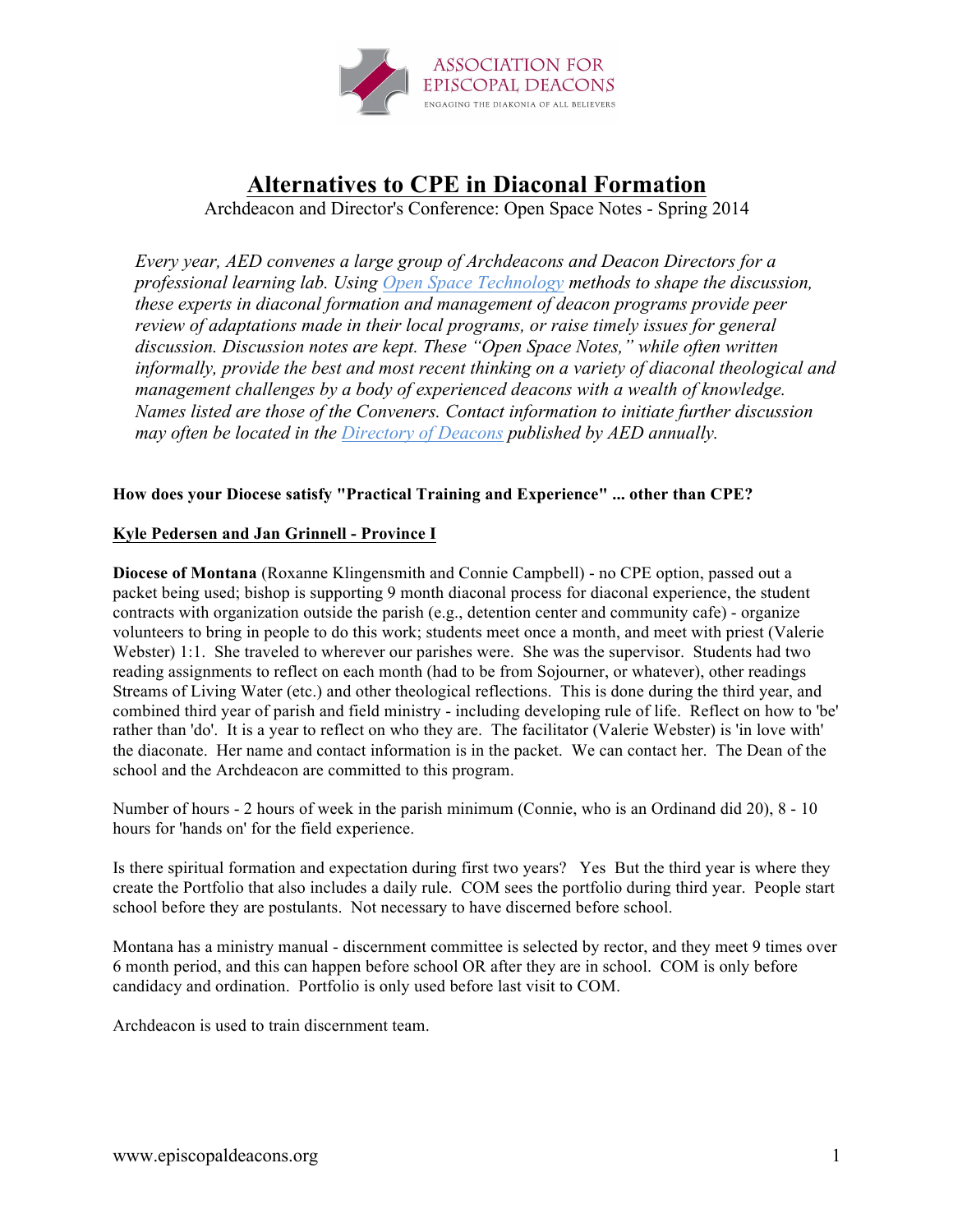

**Diocese of Olympia** (Dennis Taylor) – Student is pulled out of calling parish as fast as possible, and placed into another. Bishop believes that they need to be out of their congregations. Students do 18 months in a parish, then 9 months diaconal focus. Need to write and discuss in formation groups. Formation group meets 5 times a year, and the other 4 they have curriculum that hit the canonical areas. Oversight happens in the individual parish where the student is assigned during their diaconal focus.

**Diocese of So. Ohio** (Douglas Argue) – Students do field work while in formation. During the weekends that we gather - set aside time called practicum. When in field work, students are not allowed to do liturgical work. The liturgics are studied during practicum time during school (set table - veiling, unveiling, etc.) Learn how to use a thurible and incense, too. Their alternative to CPE is to do case studies from material such as Shared Wisdom (book), by Carol Allen - a way of presenting case studies in small groups to think through incident. Think through professional wisdom, personal wisdom, wisdom through God's people. Present a case, and part of a group. Process of what we learn and go through in these three areas. Reflection process is written evaluations from field supervisors, their own reflections on supervisors, and then practicum through three years.

**Diocese of Alabama** (Lou) - no formal process. Thought about why is priest wedded to CPE (which was formative to them). Attributes that you get out of CPE:

- 1. Need to confront your own issues
- 2. Tread water
- 3. Emotional honesty

Doesn't matter where this happens - doesn't have to be in certain place. It is key that this rigor happens.

**Diocese of NC** (Pam)- bishop says don't go to CPE. People come voicing a ministry already. Why can't we have them do verbatims and reflections wherever they are. This spring we will be doing our homeless day, then they do verbatim and reflection - meet with priest who hosts this ministry in Ashville. Then they go out without money and no ID onto the street for one day. When they are on the street they are given questions to answer: What would you do? Where will you sleep? Where will you go to bathroom?

They also use Asset Mapping for helping them to discern where to go with their ministry.

**Diocese of Eastern Michigan** (AnnaLeigh Kubbe) - One three year program for priests and deacons. Verbatims and reflections out of field experience. Donot go to hospitals. They need to find their own experiences and need to be far from their comfort zone. They have to do a minimum of four verbatims and reflections in their group. Don't know what will happen in new formation process.

#### **General Discussion:**

We need to prepare our students to be aware of things as they come up, and need to come to us to get help.

We need to know our brokenness.

Do any programs do anything with systems work in parishes, etc?

1. LA Fresh Start program (Catherine Wagar) - post ordination; in deacons formation seminar two year program meeting once a month except July and August - giving people a framework for understanding church conflicts and deacons role in these situations in terms of boundary management (covert and unconscious) - we reinvent each month.